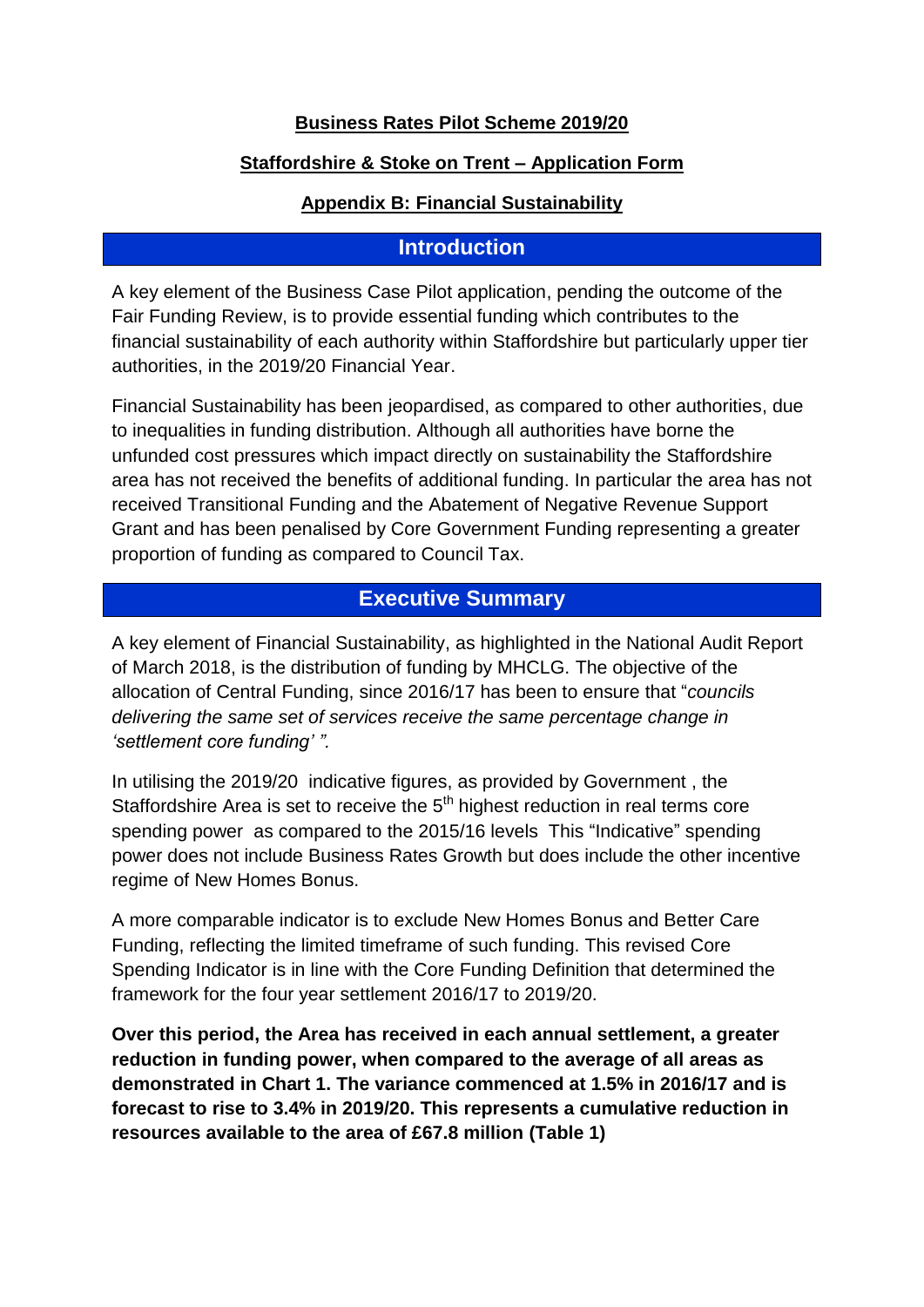

The shortfall does not take into account the additional resources arising from the determination of Business Rates Pilots for 2018/19.

**Table 1 : Additional reduction in Core Funding for Staffordshire based upon the average change for "County" areas** 

| $110$ ardiago change rules comits |         |            |           |         |        |
|-----------------------------------|---------|------------|-----------|---------|--------|
|                                   | 2016/17 | 2017/18    | 2018/19   | 2019/20 | Total  |
| Rank (out of 38)                  | 2nd     | <b>2nd</b> | ⊿th       | 3rd     |        |
| % Variance to Area based          | 1.5%    | 1.9%       | 2.3%      | 3.4%    |        |
| Average                           |         |            |           |         |        |
| <b>Amount</b>                     | £11.2m  | £14.2m     | £17.1 $m$ | £25.3m  | £67.8m |

The defining test of Financial Sustainability is the ability to deliver statutory services .Hence it is important to set this additional reduction in core funding in context to the Financial Position of the two Upper Tier Authorities.

Staffordshire County Council is facing a Budget Deficit of £35 million for 2019/20. Work to address this has been underway for some considerable time and its Cabinet recently received an update report on its Medium Term Financial Strategy. The report emphasised that "the only way it can present a balanced budget is by securing considerable extra funding or a significant reduction in services citizens may expect in core areas such as care, highways and transport".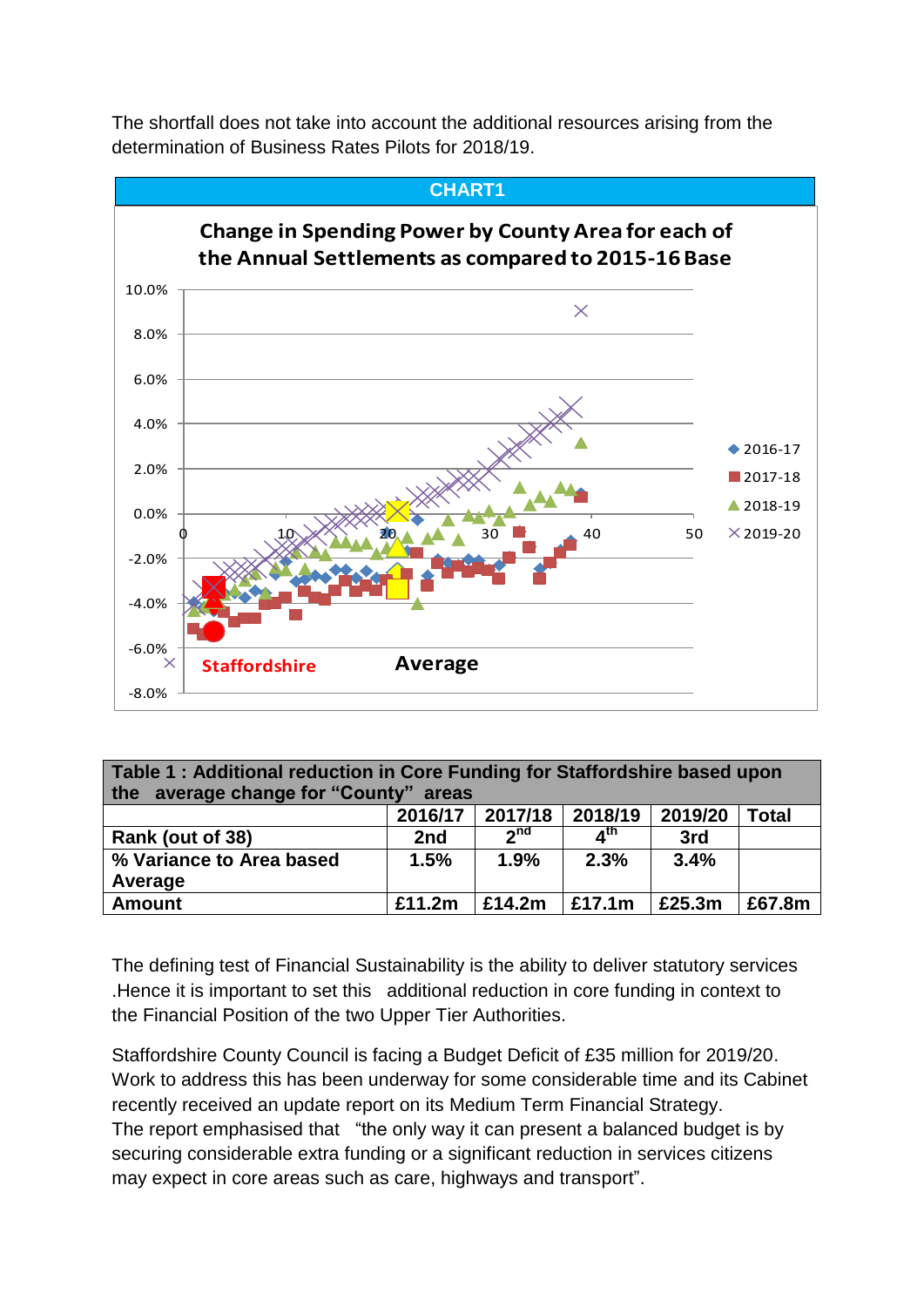Stoke on Trent City Council ………..

Details of the current Financial Position of each authority are attached as Annex C and D respectively.

## **Background**

In March 2018, the National Audit Office reported on the *Financial Sustainability of Local Authorities 2018.*

The report stated that "The *Ministry of Housing, Communities & Local Government (the Department) views authorities' ability to deliver their statutory services as the defining test of their financial sustainability*"

The report went on to state that "*compared with the situation described in our 2014 report, the financial position of the sector has worsened markedly, particularly for authorities with social care responsibilities. We noted in 2014 that the sector had coped well financially with funding reductions, but our current work has identified signs of real financial pressure. A combination of reduced funding and higher demand has meant that a growing number of single-tier and county authorities have not managed within their service budgets and have relied on reserves to balance their books*".

A key element of Financial Sustainability, as highlighted in the report, is the "*distribution by MHCLG of the majority of funding voted by Parliament to support local authorities to deliver services*". The key overriding document, in relation to funding distribution, is the 2015 Spending Review as reflected in the 2016/17 Local Government Settlement . The latter formed the basis of the four year settlement to 2019/20.

The settlement stated;

"For *2016-17, funding will be allocated to reflect the different sets of services provided by councils, as described in paragraph 2.2. The Government proposes to allocate central funding in a way that ensures councils delivering the same set of services receive the same percentage change in 'settlement core funding' for those sets* of *services described above. Core funding will take into account the main resources available to councils7, which for this purpose comprise:* 

- *council tax income (including any Council Tax Freeze Grant)*
- *the Settlement Funding Assessment, comprising: – estimated business rates income (baseline funding level under the rates retention scheme) – Revenue Support Grant. "*

The National Audit Office report went on to state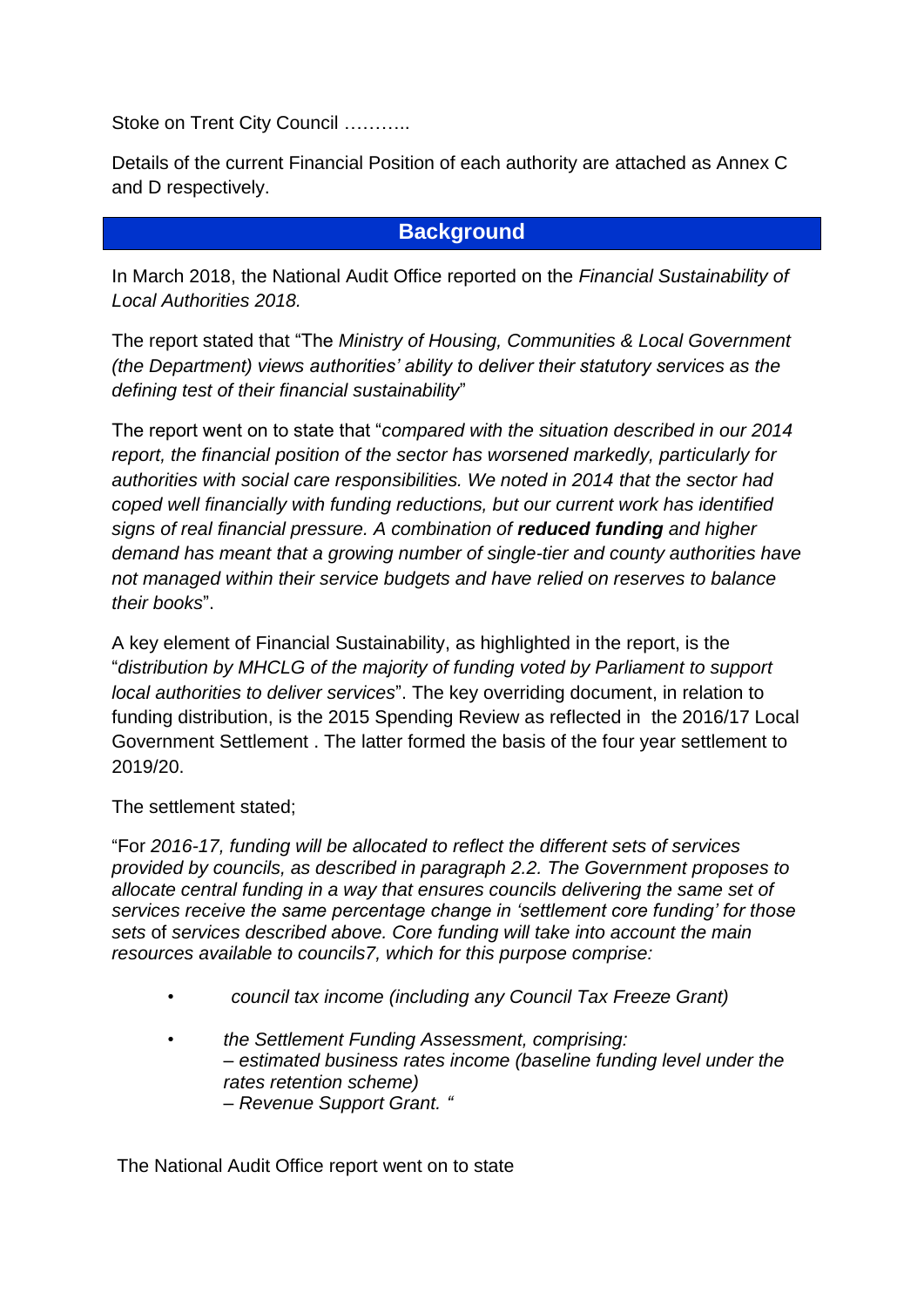"*Since the 2015 Spending Review, the rate of reduction in spending power has dropped. From 2010-11 to 2016-17 it fell by 28.5%. But from 2016-17 to 2019-20, it is predicted to fall by only by a further 0.4% in real terms*. "

# **Changes in Core Spending Power at County Area level**

MHCLG, on the 24 July 2018, issued its Technical Consultation on the 2019/20 Settlement.

The consultation in particular:

- outlined the fourth year of the multi-year settlement offer for those councils that accepted the offer, and arrangements for those that did not.
- outlined the Government's proposals for dealing with the issue known as 'Negative Revenue Support Grant'.

The proposals provide continuity of the approach in relation to the four year settlement .However, it provides an inequitable base in relation to the sustainability of a number of authorities and particularly the two social care providers within Staffordshire, unless addressed by other funding sources.

Annex A) provides an analysis of indicative core spending power for 2019/20, as contained in the 2018/19 Settlement, for the Staffordshire area as compared to the other County areas of England. In addition, an analysis is provided at individual Authority Tier level identifying how the change in spending power compares to the average for that Tier and the loss of core funding as a result.

The analysis reveals that not only at overall Area level, but at each tier level, the Staffordshire and Stoke On Trent area has seen a greater reduction in spending power as compared to the other 37 County areas. It is quite evident from the analysis that Council's or areas delivering the same set of services have had markedly different reductions in spending power as compared to 2015/16.

- In relation to 2019/20, based upon the published indicative settlement, the area will have an increase in (cash) spending power of 1.5% , as compared to 2015-16. This is the  $5<sup>th</sup>$  lowest of the 38 areas and 1% below the average equating to a funding shortfall of £7.7 million.
- **However, based upon proposed changes as included in the 2019/20 Technical Consultation and, in particular, the abatement of Negative Revenue Support Grant , the Area will have the 3rd lowest increase in spending power, being 1.7% below the average for all areas, and representing a funding allocation shortfall of £12.9 million for Staffordshire .**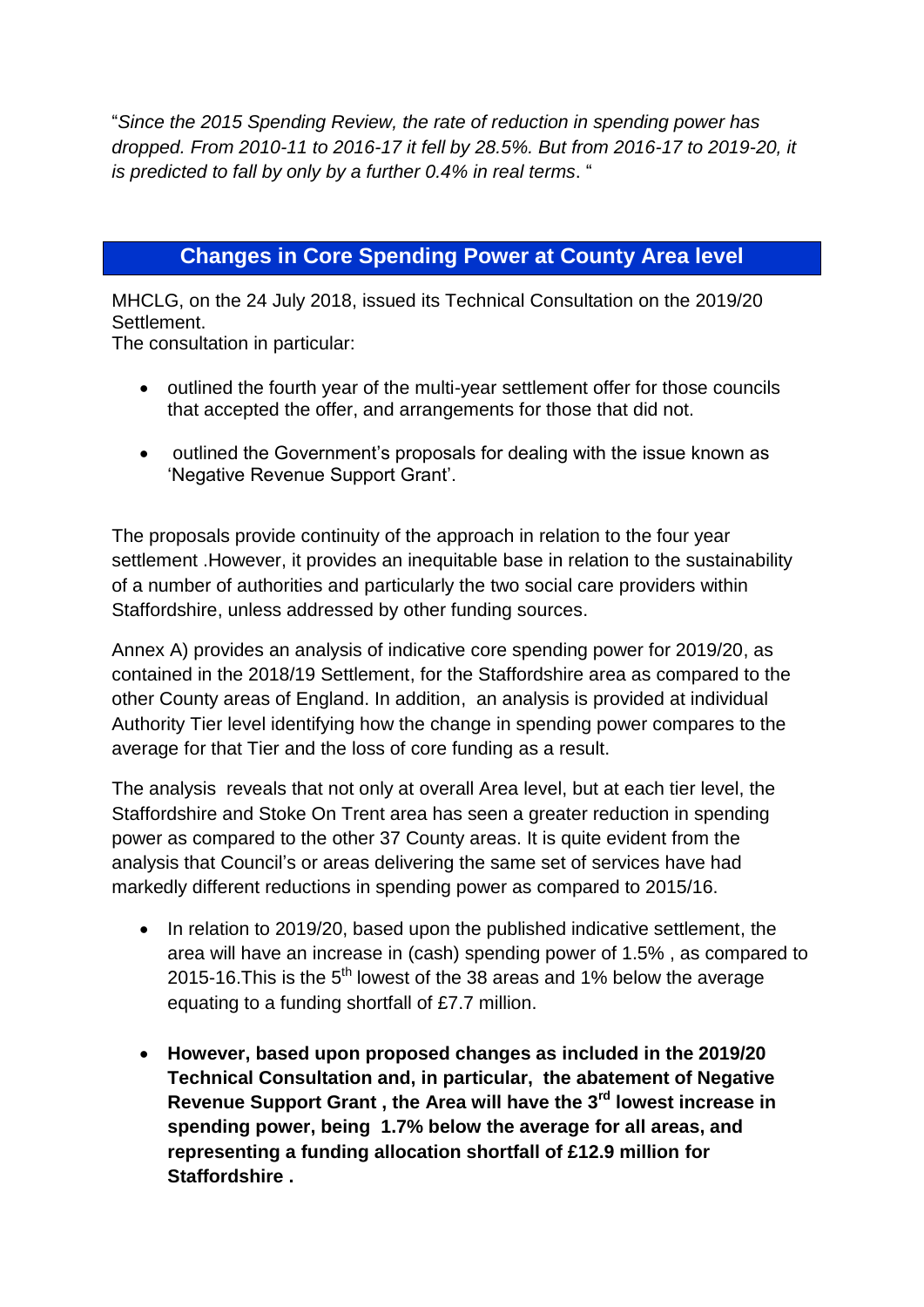**The 2019/20 data includes indicative New Homes Bonus Grant (NHB) and Better Care funding. Excluding both these elements\*, in 2015/16 and 2019/20, results in the area now having the 3 rdhighest reduction in spending power of 3.3%. This is some 3.4% below the average (The sector receiving a 0.1% increase) with a funding allocation shortfall of some £25.3 million for Staffordshire.** 

### **This discrepancy exists for the various Tiers of Staffordshire as demonstrated in Charts 2-4.**

The data compares Core Spending Power of Staffordshire authorities against, authorities subject to the greatest financial benefit from the elimination of Negative RSG, for each of the following Settlements..

:The original projection for 2019/20 from the 2016/17 settlement (Original 4 Year)

- 1. The 2019/20 projection as contained in the 2018/19 settlement (As per 18/19)
- 2. The proposed elimination of negative RSG (Proposed)



Based upon a comparison reflecting the 2016/17 principles, Buckinghamshire will have a 7.4% increase in Spending Power, Surrey 5.3% whereas Staffordshire faces a reduction of 0.6%.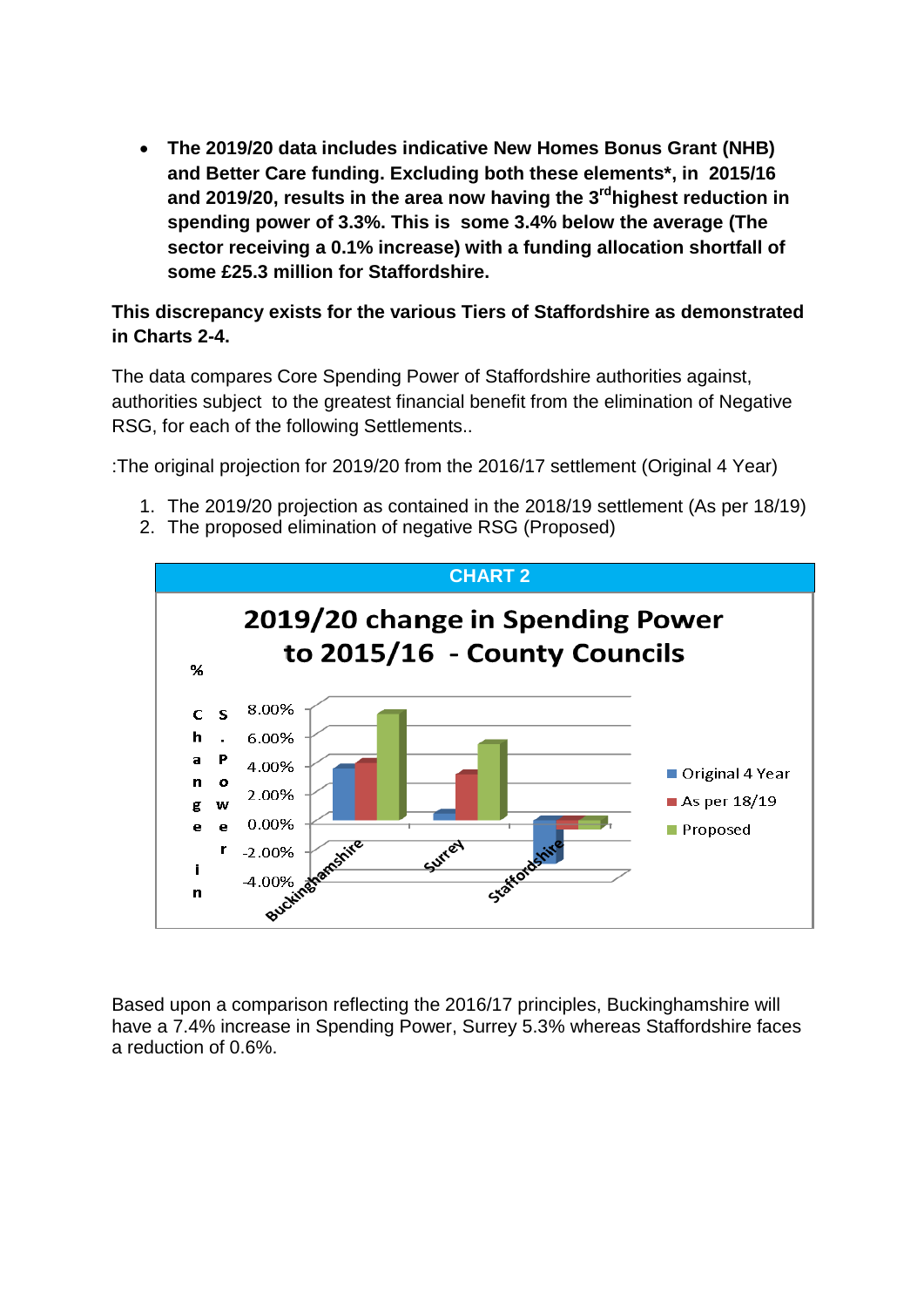

At Unitary Authority level, Wokingham and West Berkshire will receive the greatest benefit from the proposed abatement of Negative RSG. Eliminating Negative RSG will amend the spending power for Wokingham and West Berkshire by 6.6% and 3.1% respectively whereas Stoke on Trent will see no change at all.



At Shire District Level, if RSG is abated Maidstone will have, excluding New Homes Bonus, a 3.6% increase in Spending Power and Reigate 2.7%, as compared to a reduction of 11,4% for Tamworth.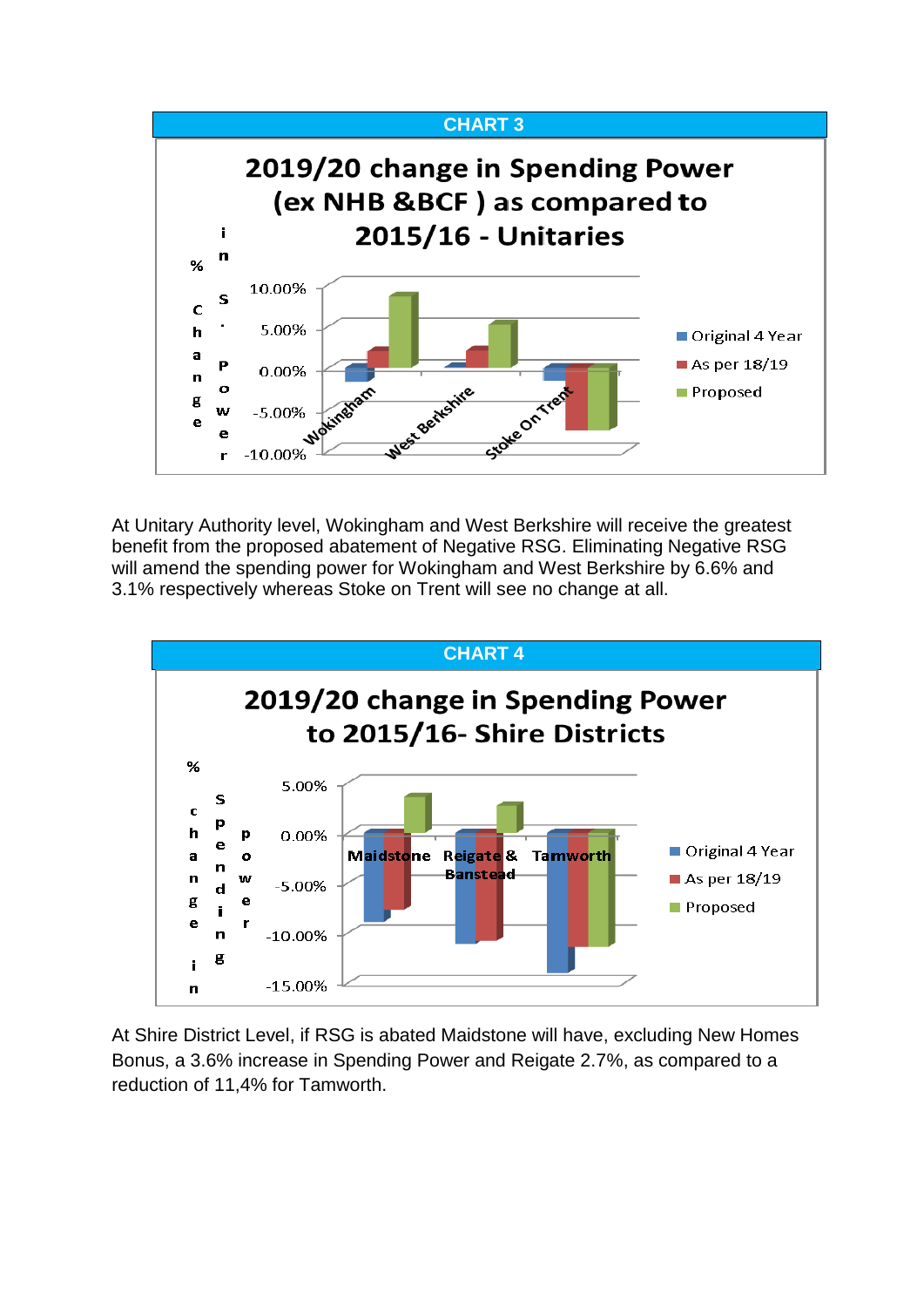**This situation has existed since 2016/17(as demonstrated in Chart 1 within the Executive Summary). The table below analyses this in more detail and compares the Staffordshire area to the highest and lowest change in Spending Power and the average for that year.**

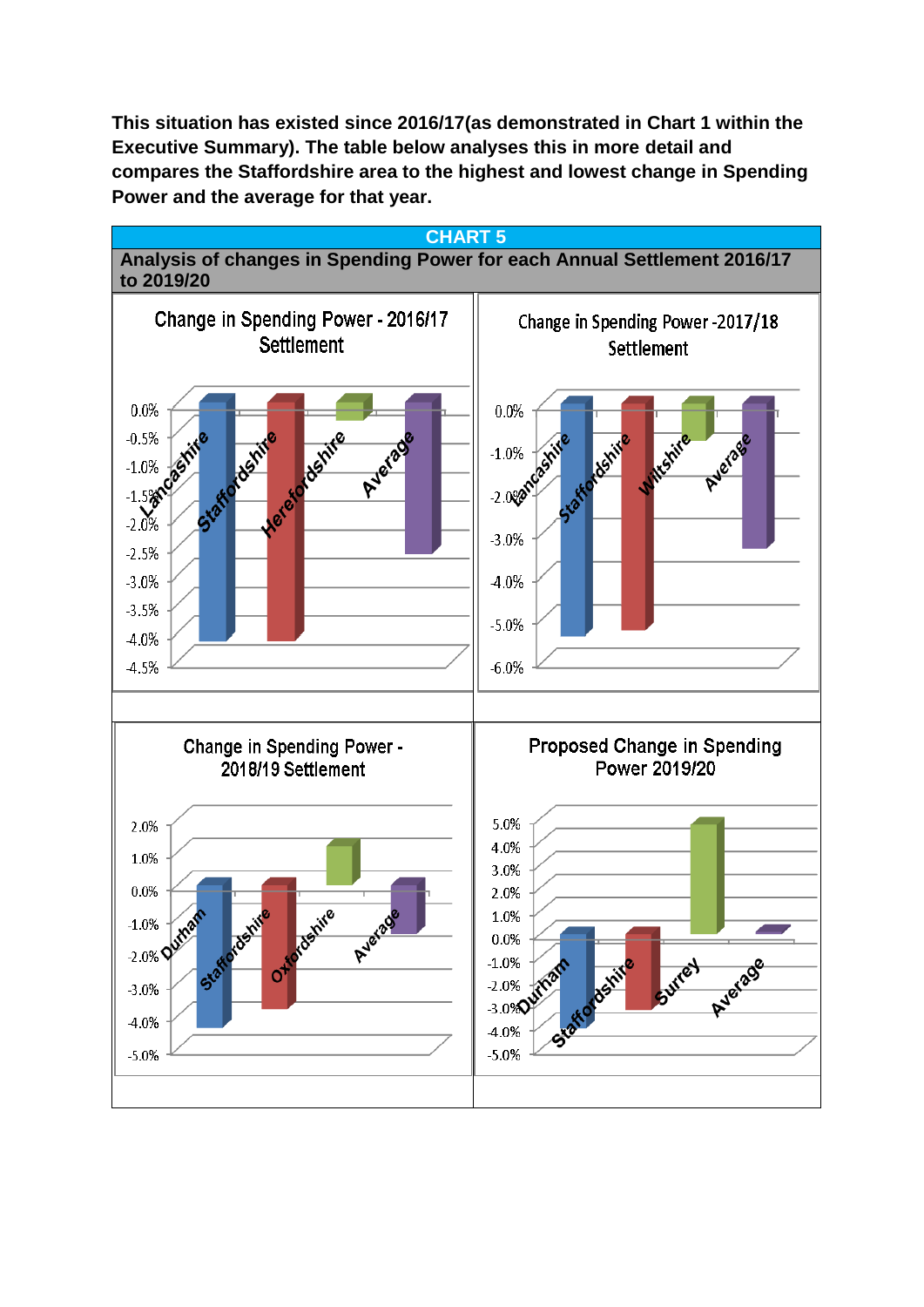**The Financial Impact in each of these years is shown in Table 2 with the area effectively having an additional cumulative reduction in core funding of £67.8 million :**

**Table 2: Additional reduction in Core Funding as compared to the average all other areas** 

|                            | 2016/17 | 2017/18   | 2018/19   | 2019/20 | Total  |
|----------------------------|---------|-----------|-----------|---------|--------|
| Rank (out of 38)           | 2nd     | ്വ nd     | ⊿th       | 3rd     |        |
| % Variance to Tier Average | 1.5%    | 1.9%      | 2.3%      | 3.4%    |        |
| Amount                     | £11.2m  | £14.2 $m$ | £17.1 $m$ | £25.3m  | £67.8m |
|                            |         |           |           |         |        |

# **Ability to Deliver Statutory Services**

As stated in the background to the report ""The *Ministry of Housing, Communities & Local Government (the Department) views authorities' ability to deliver their statutory services as the defining test of their financial sustainability*".

All authorities have strived to present a balanced budget each year and mitigate the impact on front line services. However the position is set to deteriorate considerably in 2019-20.

Details of the Financial Position for the two Upper Tier Authorities are attached at Annex C and D Respectively and can be summarised as follows:

Staffordshire County Council is facing a Budget Deficit of £35 million for 2019/20. Work to address this has been underway for some considerable time and its Cabinet recently received an update report on its Medium Term Financial Strategy. The report emphasised that " the only way it can present a balanced budget is by securing considerable extra funding or a significant reduction in services citizens may expect in core areas such as care, highways and transport".

Stoke on Trent City Council ……..

**\***Reflects the basis of 2016/17 settlement and the nature / duration of the grants NHB is a (rolling programme) incentive grant (similar to the growth element of Business Rates) ;.Whereas Better Care Fund allocations were removed from the 2015/16 Spending Power calculations **.**The Better Care Fund provided grant funding to social care authorities to support adult social care alongside partner health bodies however it was subject to conditions , and partly was required to stabilise provider markets in addition to integration. The funding is however not a permanent feature of the system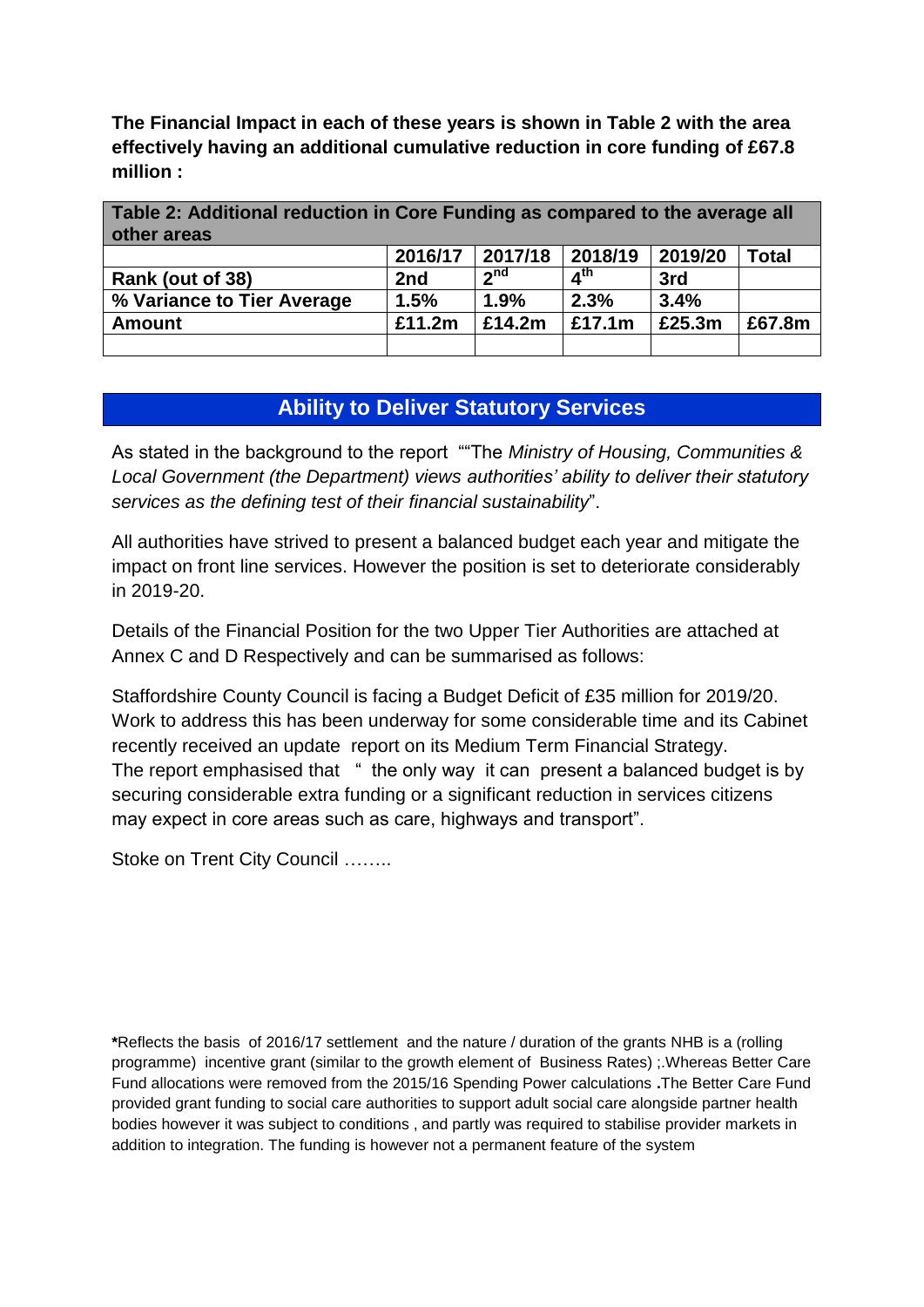# **Annex A: Reduction in Core Spending Power 2016/17 to 2019/20 for County Overall Areas**

|                      | 2019/20Care Spending Power |    |                         |    |                                   | 2016/17 to 2019/20 Core Spending Power Reductions% |                            |     |                  |  |                            |    |               |
|----------------------|----------------------------|----|-------------------------|----|-----------------------------------|----------------------------------------------------|----------------------------|-----|------------------|--|----------------------------|----|---------------|
| Area                 | Asper 18-19                |    | Adjusted for<br>Neg RSG |    | EXBCF&<br><b>IllustrativeN-BI</b> |                                                    | 2016/17                    |     | 2017/18          |  | 201819                     |    | 2019/20       |
|                      | %Reduk Rank                |    | 96 Reduct Rank          |    | 96 Reducti Rank                   |                                                    | %Reducti <sub>l</sub> Rank |     | 96 Reductik Rank |  | %Reducti <sub>l</sub> Rank |    | %Red Rank     |
| Durham               | 1.9%                       | 의  | 1.9%                    | 51 | $-4.1%$                           |                                                    | $-3.9%$                    | з   | $-5.1%$<br>з     |  | $-4.3%$                    |    | -4.1%         |
| Lancashire           | 1.9%                       | 10 | 2.0%                    | 61 | $-3.5%$                           |                                                    | $-4.2\%$                   |     | $-5.4%$          |  | $-4.2\%$                   |    | $-3.5%$       |
| <b>Staffordshire</b> | 1.5%                       | 5  | 1.7%                    | з  | 3.3%                              |                                                    | $-4.1%$                    |     | 5.3%<br>2        |  | $-3.8%$                    |    | 3.3%          |
| Suffalk              | 0.4%                       | 2  | 0.8%                    | 2  | $-2.6%$                           |                                                    | $-3.5%$                    |     | -4.4%<br>a       |  | $-3.6%$                    | 5  | $-2.6%$       |
| Darbyshire           | 2.6%                       | 17 | 2.7%                    | 13 | $-2.6%$                           |                                                    | $-3.5%$                    | 61  | $-4.9%$<br>4     |  | -3.4%                      |    | $-2.6\%$      |
| Nattinghamshire      | 1.6%                       |    | 1.7%                    | 4  | $-2.5%$                           |                                                    | $-3.8%$                    |     | $-4.7%$<br>а     |  | $-3.0%$                    | я  | $-2.5%$       |
| EætRding of Yorksh   | 3.0%                       | 21 | 3.0%                    | 17 | $-2.4%$                           |                                                    | $-3.4%$                    | 81  | $-4.7%$<br>а     |  | $-2.7%$                    |    | $-2.4%$       |
| Cantoridgeshire      | $-0.3%$                    |    | $-0.1%$                 | 11 | $-2.1%$                           |                                                    | $-3.6%$                    |     | $-4.1%$<br>g     |  | $-3.6%$                    | 6  | $-2.1%$       |
| Lincolnshire         | 2.5%                       | 15 | 2.6%                    | 11 | $-1.0%$                           | 12                                                 | $-2.7%$                    | 16  | $-4.0%$<br>10    |  | $-2.4%$                    | 12 | $-1.7%$<br>12 |
| Cuntoria             | 2.8%                       | 19 | 3.0%                    | 16 | $-1.6%$                           |                                                    | $-2.2%$                    | 26  | $-3.8%$<br>13    |  | $-2.5%$                    | 10 | 9<br>$-1.6%$  |
| Nathumberland        | 3.0%                       | 22 | 3.0%                    | 18 | $-1.5%$                           | 10                                                 | $-3.0%$                    | 91  | $-4.5%$          |  | $-1.7%$                    | 15 | 10<br>$-1.5%$ |
| <b>Essex</b>         | 1.7%                       | 8  | 2.1%                    |    | $-1.2%$                           | 11                                                 | $-3.0%$                    | 10  | $-3.5%$<br>14    |  | $-2.4%$                    | 11 | $-1.2%$<br>11 |
| Nafalk               | 2.9%                       | 20 | 2.9%                    | 15 | $-1.0%$                           | 13                                                 | $-2.8%$                    | 141 | $-3.8%$<br>12    |  | $-1.7%$                    | 16 | 13<br>$-1.0%$ |
| Conwall*             | 2.8%                       | 18 | 2.8%                    | 14 | $-0.6%$                           | 14                                                 | $-2.9%$                    | 12  | $-3.9%$<br>11    |  | $-1.8%$                    | 13 | 14<br>$-0.6%$ |
| Devan                | 3.6%                       | 25 | 3.7%                    | 20 | $-0.5%$                           | 15                                                 | $-2.5%$                    | 18  | $-3.4%$<br>17    |  | $-1.3%$                    | 21 | 15<br>$-0.5%$ |
| East Sussex          | 2.3%                       | 12 | 2.6%                    | 10 | $-0.3%$                           | 16                                                 | $-2.5%$                    | 19  | $-3.0%$<br>20    |  | $-1.3%$                    | 20 | 16<br>$-0.3%$ |
| Hampshire            | 2.3%                       | 13 | 2.7%                    | 12 | $-0.1%$                           | 17                                                 | $-2.9%$                    | 11  | $-3.5%$<br>15    |  | $-1.4%$                    | 18 | 17<br>$-0.1%$ |
| Cheshire             | 4.0%                       | 2의 | 4.3%                    | 26 | $-0.1%$                           | 18                                                 | $-2.6%$                    | 17  | $-3.2%$<br>18    |  | $-1.3%$                    | 19 | 18<br>$-0.1%$ |
| Leicestershire       | 4.2%                       | 30 | 4.6%                    | 29 | 0.0%                              | 19                                                 | $-2.9%$                    | -13 | $-3.5%$<br>16    |  | $-1.8%$                    | 14 | 19<br>0.0%    |
| Nath Yarkshire       | 3.4%                       | 24 | 4.0%                    | 24 | 0.2%                              | 20                                                 | $-0.8%$                    | 35  | $-3.0%$<br>21    |  | -1.5%                      | 17 | 20<br>0.2%    |
| Shrapshire           | 5.6%                       | 36 | 5.6%                    | 34 | 0.3%                              | 21                                                 | $-1.7%$                    | 31  | $-2.7%$<br>24    |  | $-1.1%$                    | 24 | 21<br>0.3%    |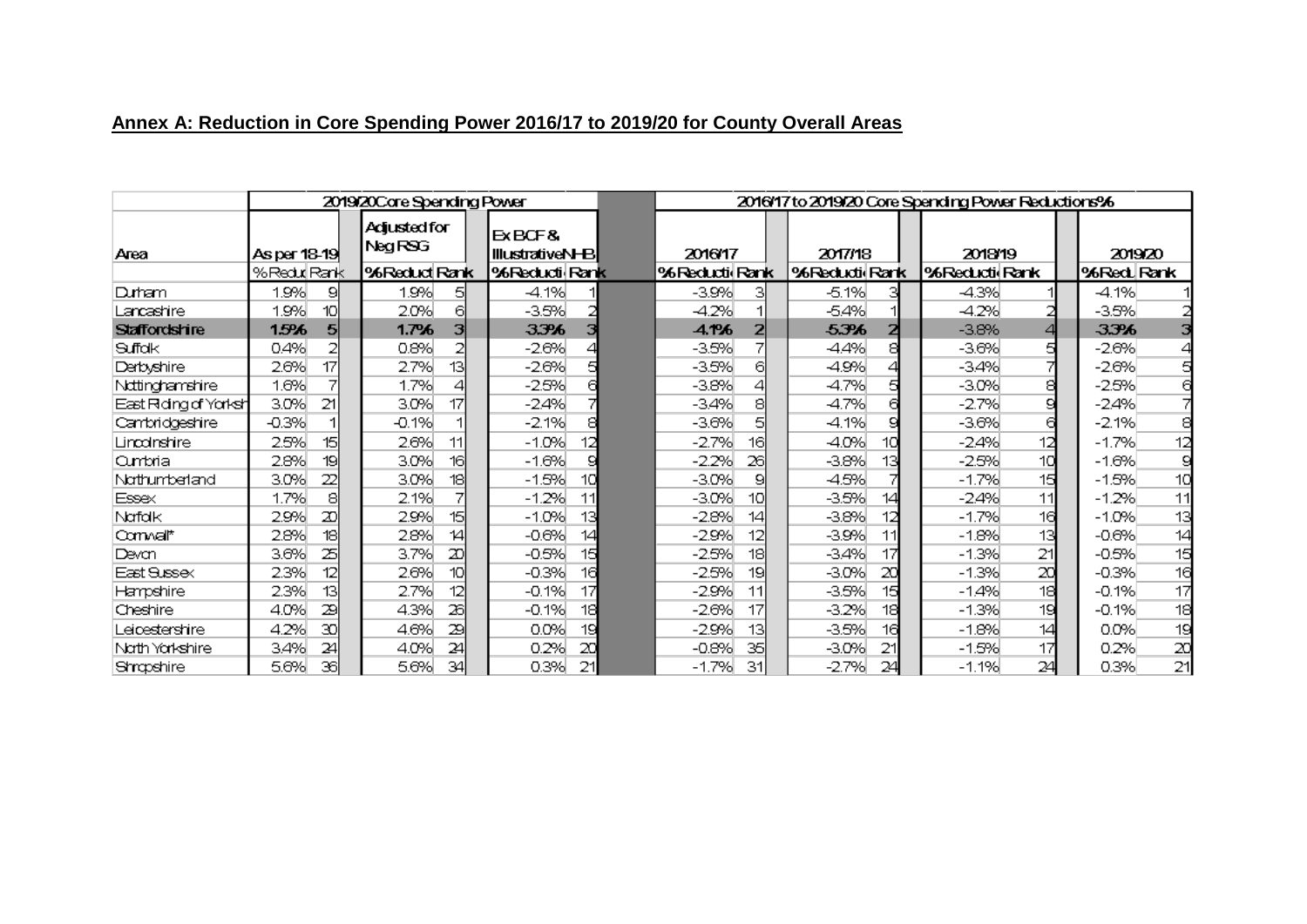|                     | 2019/20Core Spending Power |  |                                       |  |                                    | 2016/17 to 2019/20 Core Spending Power Reductions% |                 |                 |  |                 |                 |                 |                 |  |             |    |
|---------------------|----------------------------|--|---------------------------------------|--|------------------------------------|----------------------------------------------------|-----------------|-----------------|--|-----------------|-----------------|-----------------|-----------------|--|-------------|----|
| Area                | As per 18-19               |  | <b>Adjusted for</b><br><b>Neg RSG</b> |  | Ex BCF &<br><b>IllustrativeNHB</b> |                                                    | 2016/17         |                 |  | 2017/18         |                 | 2018/19         |                 |  | 2019/20     |    |
|                     | % Reduc Rank               |  | % Reduct Rank                         |  | % Reductic Rank                    |                                                    | % Reductic Rank |                 |  | % Reductic Rank |                 | % Reductic Rank |                 |  | % Redu Rank |    |
| Herefordshire       | 3.7%<br>27                 |  | 3.7%<br>21                            |  | 0.7%                               | 23                                                 | $-0.3%$         | 37              |  | $-1.8%$         | 34              | $-4.0\%$        | 31              |  | 0.7%        | 23 |
| Kent                | 3.2%<br>23                 |  | 19<br>3.6%                            |  | 0.7%                               | 22                                                 | $-2.8%$         | 15              |  | $-3.2%$         | 19 <sup>l</sup> | $-1.1%$         | 23              |  | 0.7%        | 22 |
| Gloucestershire     | 3.7%<br>26                 |  | 3.9%<br>23                            |  | 0.9%                               | 24                                                 | $-2.0%$         | 28              |  | $-2.3%$         | 30              | $-0.9%$         | 25              |  | 0.9%        | 24 |
| <b>Bedfordshire</b> | 2.2%<br>11                 |  | $\overline{9}$<br>2.4%                |  | 1.1%                               | 25                                                 | $-2.2%$         | 24              |  | $-2.6%$         | 25              | $-0.3%$         | 27              |  | 1.1%        | 25 |
| Worcestershire      | 4.8%<br>32                 |  | 32<br>5.5%                            |  | 1.5%                               | 28                                                 | $-2.3%$         | 23              |  | $-2.3%$         | 29              | $-1.1%$         | 22              |  | 1.5%        | 28 |
| Hertfordshire       | 1.6%<br>6                  |  | 2.2%<br>8                             |  | 1.5%                               | 26                                                 | $-2.0%$         | 29              |  | $-2.6%$         | 26              | $-0.1%$         | 29              |  | 1.5%        | 26 |
| Somerset            | 33<br>4.9%                 |  | 31<br>5.0%                            |  | 1.5%                               | 27                                                 | $-2.1%$         | 27              |  | $-2.4%$         | 28              | $-0.2%$         | 28              |  | 1.5%        | 27 |
| Northamptonshire    | 5.5%<br>35                 |  | 5.6%<br>33 <sub>l</sub>               |  | 1.9%                               | 29                                                 | $-2.5%$         | <b>20</b>       |  | $-2.6%$         | 27              | 0.1%            | 31              |  | 1.9%        | 29 |
| Dorset              | 2.5%<br>14                 |  | 4.9%<br>30                            |  | 2.5%                               | 30 <sup>1</sup>                                    | $-2.3%$         | 22              |  | $-2.9%$         | 23              | $-0.3%$         | 26              |  | 2.5%        | 30 |
| Warwickshire        | 37<br>6.1%                 |  | 6.5%<br>37                            |  | 2.8%                               | 31                                                 | $-1.9%$         | 30 <sup>l</sup> |  | $-2.0%$         | 32              | 0.1%            | 30              |  | 2.8%        | 31 |
| Wiltshire           | 3.9%<br>28                 |  | 4.4%<br>27                            |  | 2.9%                               | 32                                                 | $-0.8%$         | 36              |  | $-0.9%$         | 37              | 1.2%            | 36              |  | 2.9%        | 32 |
| <b>West Sussex</b>  | 5.4%<br>34                 |  | 6.4%<br>36                            |  | 3.5%                               | 33                                                 | $-1.5%$         | 33              |  | $-1.5%$         | 35              | 0.4%            | 32              |  | 3.5%        | 33 |
| <b>Berkshire</b>    | 2.6%<br>16                 |  | 4.6%<br>28                            |  | 3.6%                               | 34                                                 | $-2.5%$         | 21              |  | $-2.9%$         | 22              | 0.8%            | 34              |  | 3.6%        | 34 |
| Buckinghamshire     | 1.4%<br>31                 |  | 3.8%<br>22                            |  | 4.1%                               | 35                                                 | $-2.2%$         | 25              |  | $-2.2%$         | 31              | 0.6%            | 33              |  | 4.1%        | 35 |
| Oxfordshire         | 31<br>4.5%                 |  | 5.9%<br>35                            |  | 4.2%                               | 36                                                 | $-1.7%$         | 32              |  | $-1.8%$         | 33              | 1.2%            | 37              |  | 4.2%        | 36 |
| Surrey              | 1.4%<br>4                  |  | 4.3%<br>25                            |  | 4.7%                               | 37                                                 | $-1.2%$         | 34              |  | $-1.4%$         | 36              | 1.1%            | 35 <sup>1</sup> |  | 4.7%        | 37 |
| Rutland             | 38<br>7.3%                 |  | 10.5%<br>38                           |  | 9.1%                               | 38                                                 | 0.9%            | 38              |  | 0.7%            | 38              | 3.2%            | 38              |  | 9.1%        | 38 |
| Average             | 2.5%                       |  | 3.4%                                  |  | 0.1%                               |                                                    | $-2.6%$         |                 |  | $-3.4%$         |                 | $-1.5%$         |                 |  | 0.1%        |    |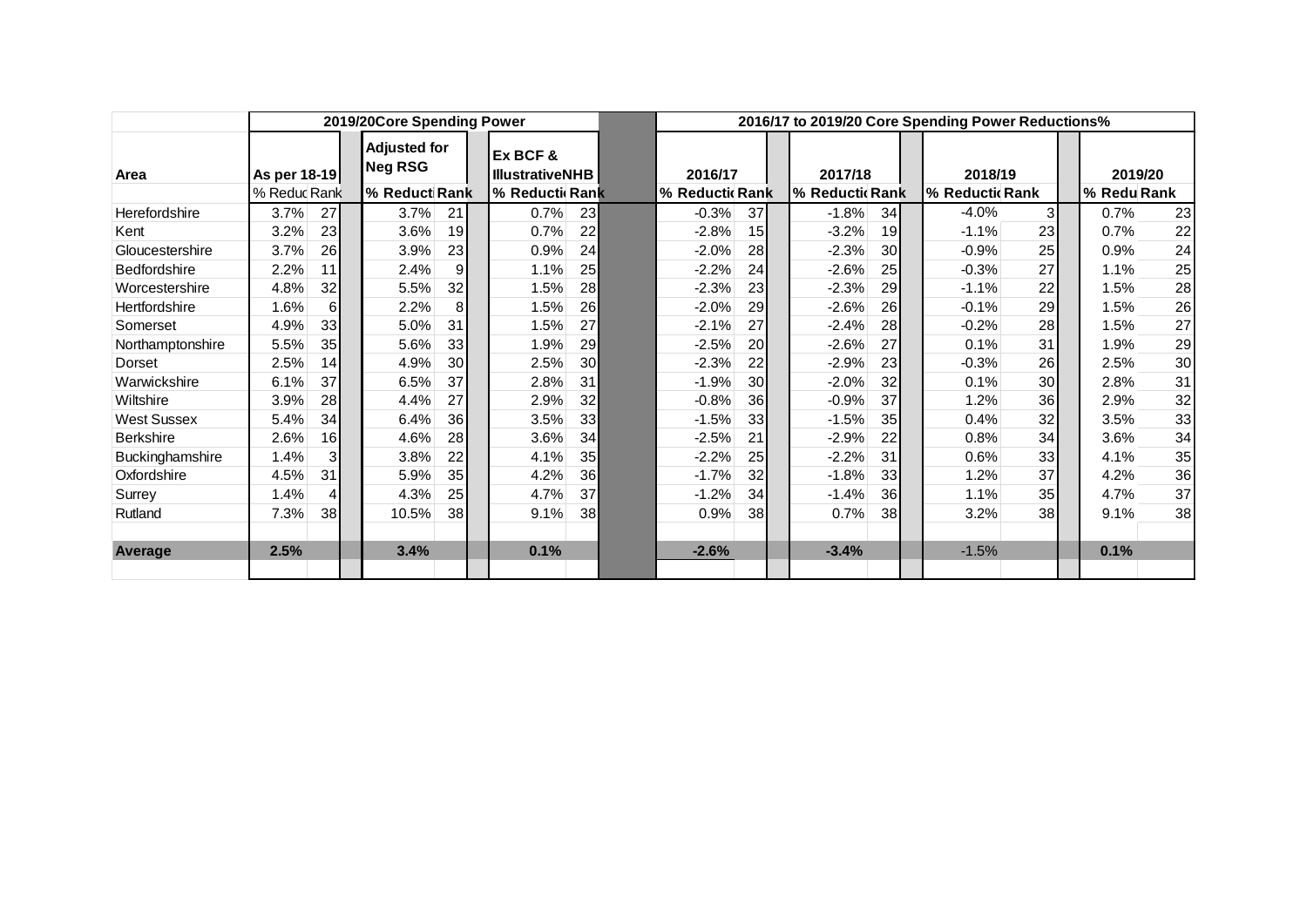| Annex B: Comparison of Spending Power Reduction for Staffordshire Authorities as compared to Average<br>within Tier |                                                 |                |                                         |                                             |  |  |  |  |  |  |
|---------------------------------------------------------------------------------------------------------------------|-------------------------------------------------|----------------|-----------------------------------------|---------------------------------------------|--|--|--|--|--|--|
|                                                                                                                     | <b>Reduction</b><br>In Spending<br><b>Power</b> | Rank /(out of) | Average<br><b>Reduction for</b><br>Tier | <b>Loss of Equivalent</b><br><b>Funding</b> |  |  |  |  |  |  |
|                                                                                                                     | $\frac{9}{6}$                                   |                | $\frac{9}{6}$                           | £m.                                         |  |  |  |  |  |  |
| <b>County Council</b>                                                                                               |                                                 |                |                                         |                                             |  |  |  |  |  |  |
| <b>Staffordshire</b>                                                                                                | 0.6                                             | 5/(27)         | (2.0)                                   | 12.3                                        |  |  |  |  |  |  |
| <b>Unitary</b>                                                                                                      |                                                 |                |                                         |                                             |  |  |  |  |  |  |
| <b>Stoke On Trent</b>                                                                                               | 7.5                                             | 2/(56)         | 1.3                                     | 12.2                                        |  |  |  |  |  |  |
| <b>Shire Districts</b>                                                                                              |                                                 |                |                                         |                                             |  |  |  |  |  |  |
| Tamworth                                                                                                            | 11.4                                            | 9/(201)        | 5.1                                     | 0.45                                        |  |  |  |  |  |  |
| <b>Staffordshire Moorlands</b>                                                                                      | 11.2                                            | 10/(201)       | 5.1                                     | 0.56                                        |  |  |  |  |  |  |
| <b>East Staffordshire</b>                                                                                           | 10.3                                            | 21/(201)       | 5.1                                     | 0.59                                        |  |  |  |  |  |  |
| <b>Cannock Chase</b>                                                                                                | 10.2                                            | 24/(201)       | 5.1                                     | 0.53                                        |  |  |  |  |  |  |
| Newcastle U.L.                                                                                                      | 9.5                                             | 29/(201)       | 5.1                                     | 0.54                                        |  |  |  |  |  |  |
| <b>Stafford</b>                                                                                                     | 7.4                                             | 67/201         | 5.1                                     | 0.26                                        |  |  |  |  |  |  |
| <b>South Staffs</b>                                                                                                 | 6.5                                             | 110/201        | 5.1                                     | 0.10                                        |  |  |  |  |  |  |
| <b>Lichfield</b>                                                                                                    | 2.9                                             | 133/201        | 5.1                                     | (0.19)                                      |  |  |  |  |  |  |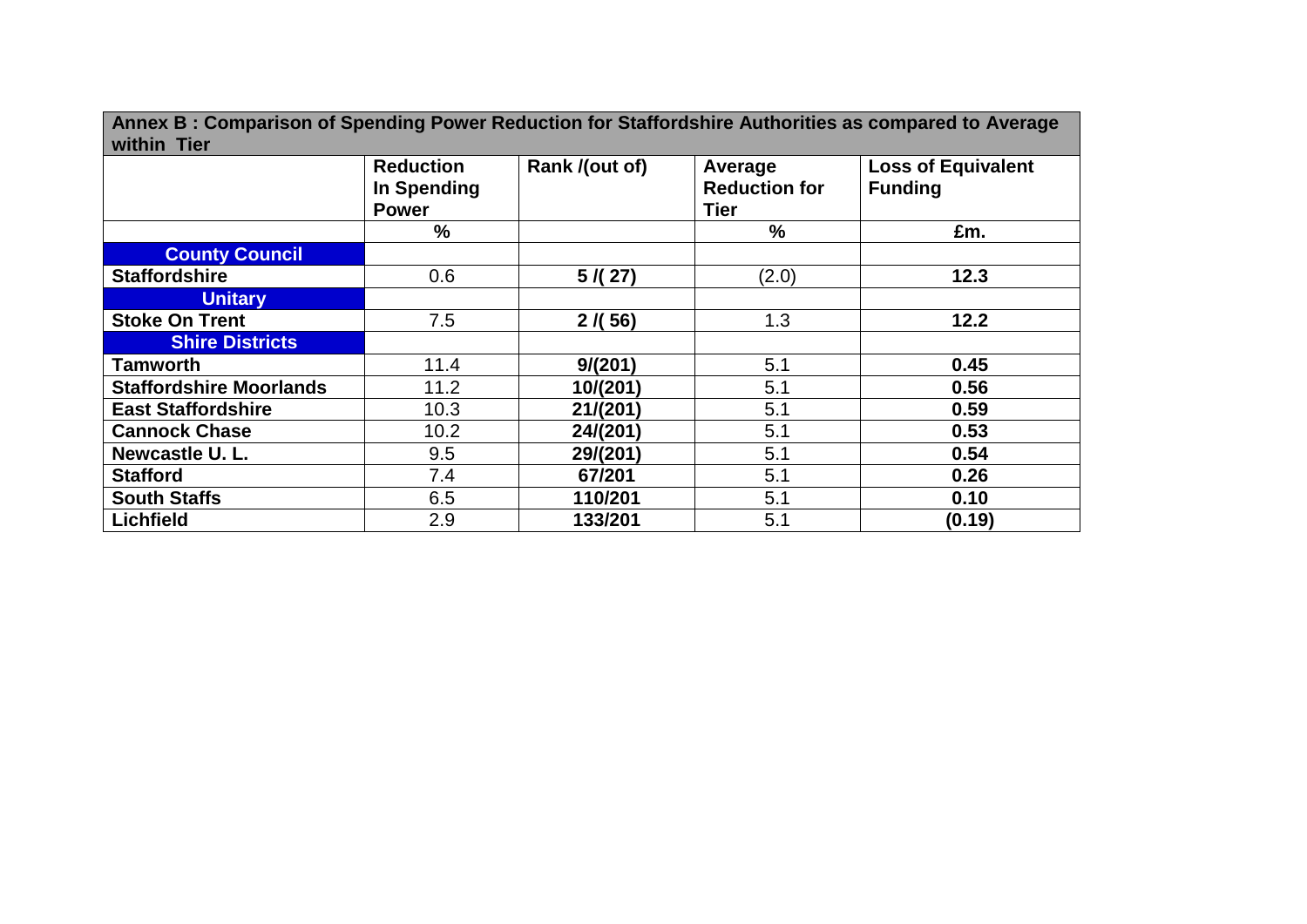### **ANNEX C**: **County Council Medium Term Financial Strategy 2019 - 2024**

Staffordshire County Council is a well-run council which has helped deliver a strong economy, low unemployment, improving schools, a good children's service and better jobs and training opportunities, all with one of the lowest county council taxes in the country.

In the last decade we have seen the funding needed to provide adult social care and look after children in our care increase from £200m up to £316m and the national funding needed to do this has simply not kept pace, leading to the County Council and other authorities like ours facing some extremely difficult decisions about how we can balance the books.

In February 2018, we faced a £35m budget shortfall in 2019/20 and work began in March to address this and formulate an action plan to tackle the shortfall. We have already reduced our own running costs by £240m in the last nine years, so the options we have had to consider have been incredibly difficult. As well as pressing for a national solution to the funding of care, the council is also: bidding to be part of a business rates pilot scheme; increasing council tax by 2.95 per cent but still remaining at one of the lowest county council taxes in the country; and looking to play a stronger role in creating the right conditions for housing growth.

Proposals agreed by council to bridge the gap include:

- Review of council back office support staff and focus on frontline services
- Controls on all non-essential spending by on areas such as recruitment, travel and conferences
- A review of all school crossing patrols with a view to encouraging community funded posts from September 2019
- Offer of concessionary travel post 9.30am only
- Review of highways landscaping

However these will not solve the problem. Cabinet at is meeting on the 19<sup>th</sup> September considered its Medium Term financial Strategy [\(http://moderngov.staffordshire.gov.uk/documents/s112231/Strategic%20Plan%20and%20Medium%20Term%20Financial%20Strategy%20201](http://moderngov.staffordshire.gov.uk/documents/s112231/Strategic%20Plan%20and%20Medium%20Term%20Financial%20Strategy%202019%20-%202024.pdf) [9%20-%202024.pdf\)](http://moderngov.staffordshire.gov.uk/documents/s112231/Strategic%20Plan%20and%20Medium%20Term%20Financial%20Strategy%202019%20-%202024.pdf).

Potential saving options are highlighted in Appendix 3a however our current financial position means that the only way to present a balanced budget is by securing considerable extra funding or a significant reduction in services citizens may expect in core areas such as care, highways and transport.

The council will be working through the proposals with staff, unions and partners as they move forward and consultations with stakeholders and the public will be held on key changes.

The final budget for 2019/20 will be presented to Full Council In February.